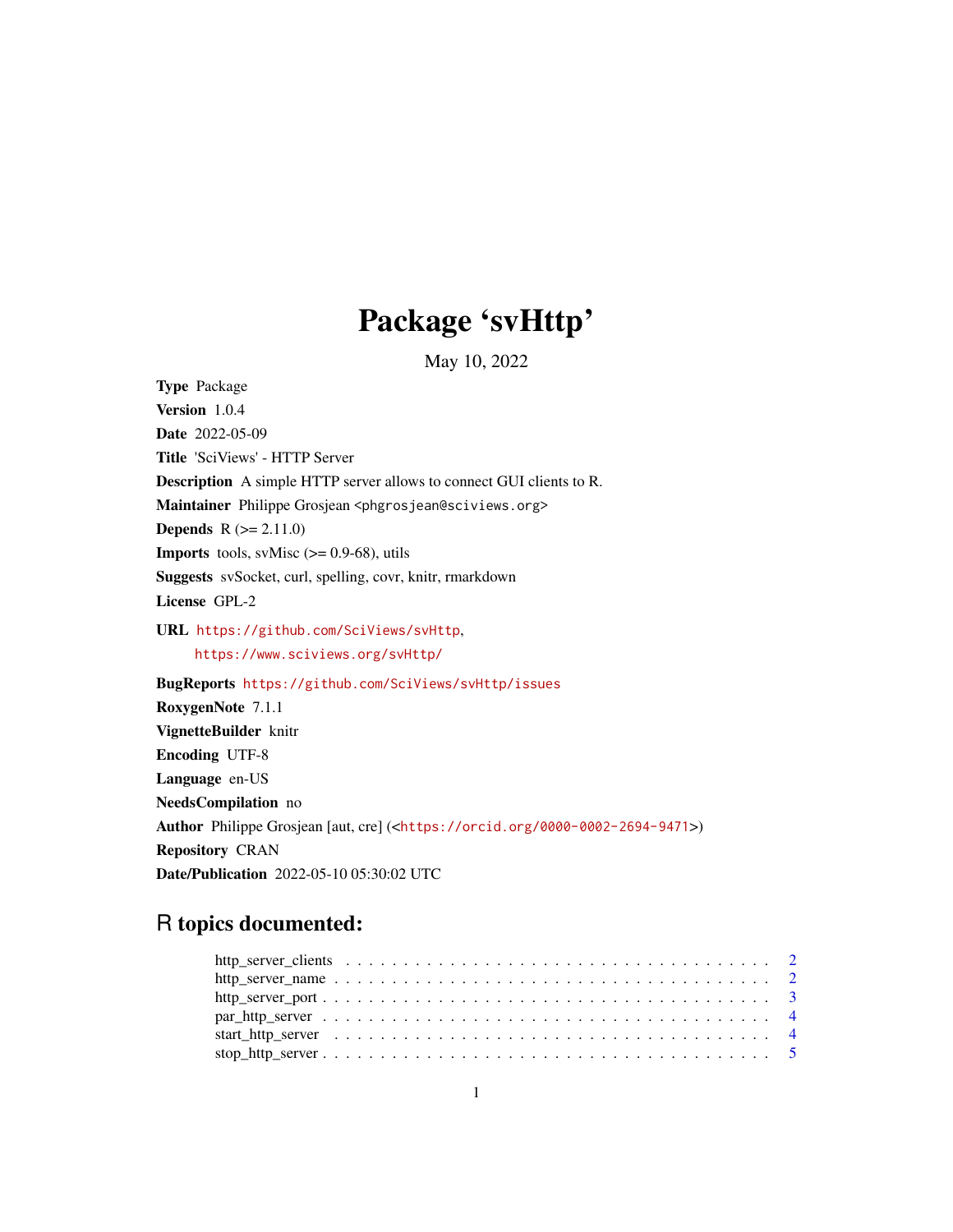#### <span id="page-1-0"></span>**Index** [7](#page-6-0) **7**

http\_server\_clients *Get list of all names of clients that already connected to the http server*

### Description

Get list of all names of clients that already connected to the http server

#### Usage

```
http_server_clients()
```
HttpClientsNames()

#### Value

A character vector with the name of currently connected clients.

#### See Also

[start\\_http\\_server\(\)](#page-3-1) for a complete example.

#### Examples

```
library(svHttp)
http_server_clients()
```
http\_server\_name *Get or change the name of the HTTP server*

#### Description

Get or change the name of the HTTP server

#### Usage

```
http_server_name(name)
```
HttpServerName(name)

#### Arguments

name the name given to the SciViews server. By default, it is R.

#### Value

A character vector with the name of the HTTP server.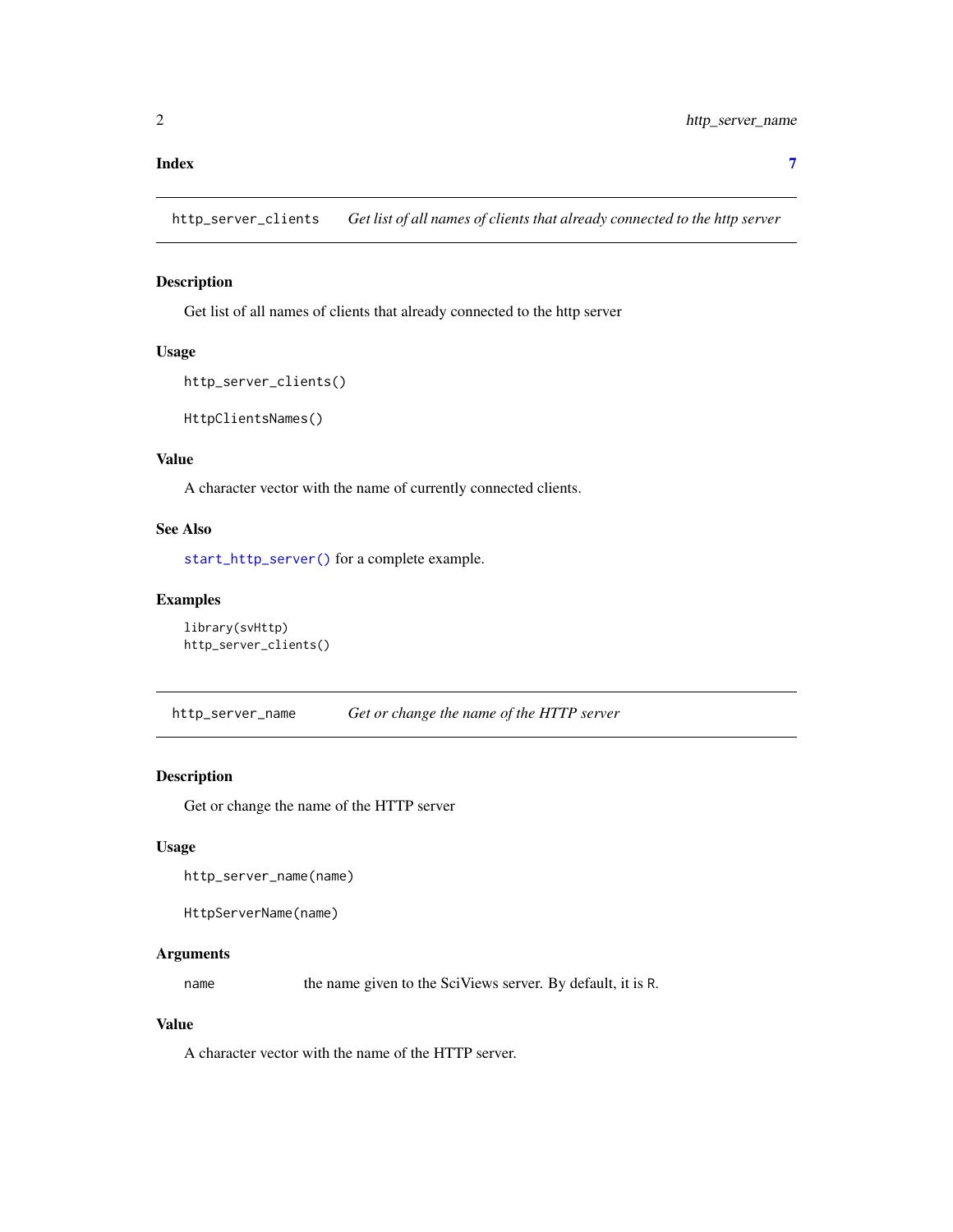#### <span id="page-2-0"></span>http\_server\_port 3

### See Also

[start\\_http\\_server\(\)](#page-3-1) for a complete example.

#### Examples

http\_server\_name()

http\_server\_port *Get or change the port of the HTTP server*

#### Description

Get or change the port of the HTTP server

#### Usage

```
http_server_port(port)
```
HttpServerPort(port)

#### Arguments

port port on which the server should run (both help and SciViews). By default, it is port 8888. Note that this server runs only locally and can only serve requests from 127.0.0.1 (because communication is not crypted).

#### Value

A number with the port of the HTTP server.

#### See Also

[start\\_http\\_server\(\)](#page-3-1) for a complete example.

#### Examples

http\_server\_port()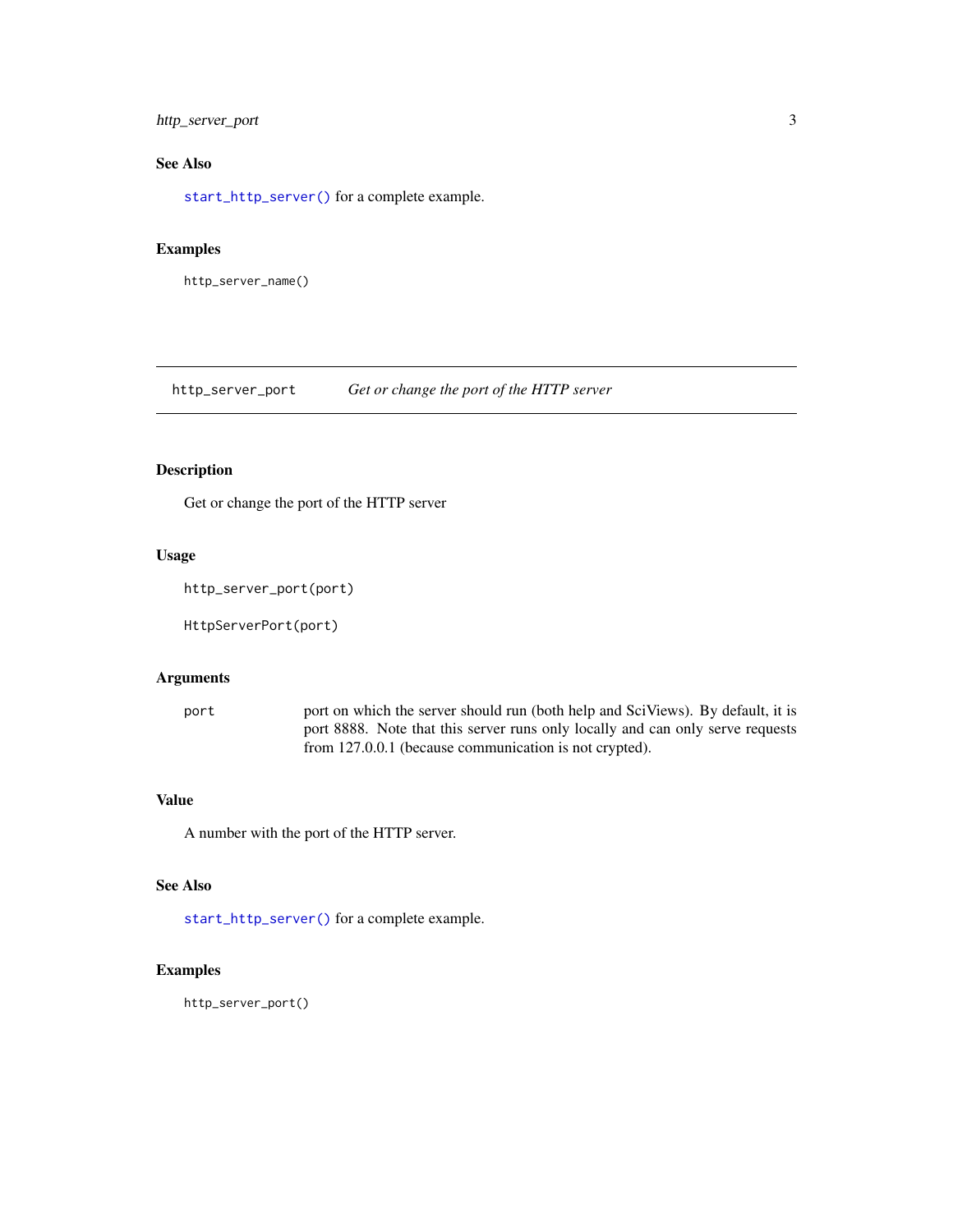<span id="page-3-0"></span>

#### Description

Get or change http server options

#### Usage

```
par_http_server(client, ...)
```
parHttp(client, ...)

#### Arguments

| client   | the name of one client. A client that does not identify itself is named default. |
|----------|----------------------------------------------------------------------------------|
| $\cdots$ | named arguments specifying options to set or change.                             |

#### Value

An environment that contains the whole configuration is returned invisibly.

#### Note

Possible named arguments (with their default values) are: prompt = ":>" for the server prompt, continue  $=$  ":  $+$  " for the continuation prompt when multiline instructions are send, code  $=$  "" for current partial code in multiline mode, last = "" for a string to add at the end of each evaluation, echo = FALSE to echo commands at the R console or terminal, multiline = TRUE to allow multiline mode, bare = TRUE a bare mode that inactivates all other options (the server is always started in bare mode).

#### See Also

[start\\_http\\_server\(\)](#page-3-1) for a complete example.

<span id="page-3-1"></span>start\_http\_server *(Re)start an HTTP server in R*

#### Description

Turn the default R help HTTP server into a RJSONp SciViews server (while still serving help pages, of course).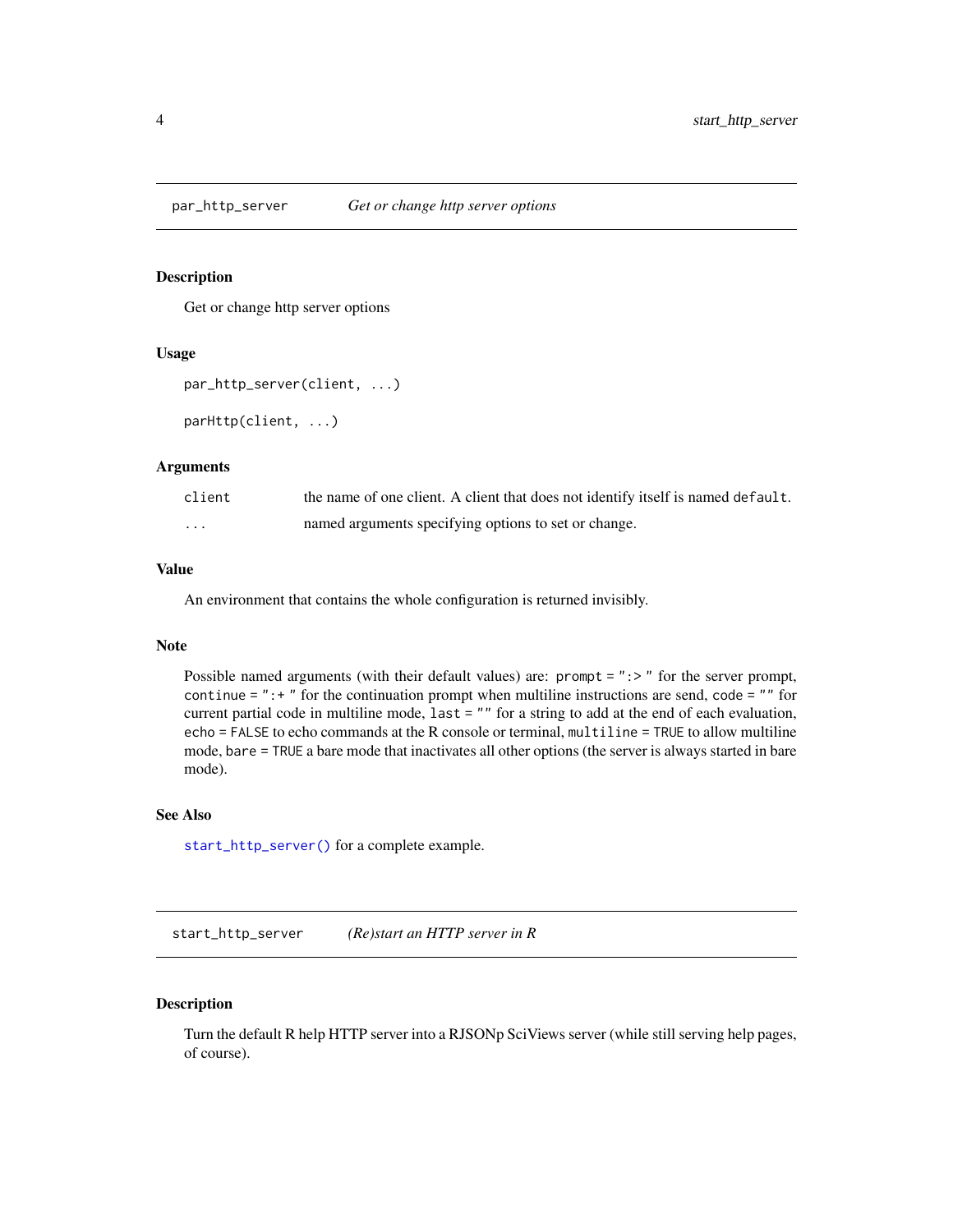#### <span id="page-4-0"></span>Usage

```
start_http_server(port = http_server_port(), name = http_server_name())
```

```
startHttpServer(port = http_server_port(), name = http_server_name())
```
#### Arguments

| port | port on which the server should run (both help and SciViews). By default, it is |
|------|---------------------------------------------------------------------------------|
|      | port 8888. Note that this server runs only locally and can only serve requests  |
|      | from 127.0.0.1 (because communication is not crypted).                          |
| name | the name given to the SciViews server. By default, it is R.                     |

#### Value

An integer indicating the port used.

#### See Also

[svSocket::start\\_socket\\_server\(\)](#page-0-0)

#### Examples

```
## Not run:
library(svHttp)
# Try to start the HTTP server on default port with default name
res <- try(start_http_server(), silent = TRUE)
if (!inherits(res, "try-error")) {
  # Get the port
  http_server_port()
  # Get the name
  http_server_name()
  # Get the list of clients... empty, unless you connect a client in between
  http_server_clients()
}
# Stop the server now
 stop_http_server()
## End(Not run)
```
stop\_http\_server *Stop the SciViews and R HTTP server and eliminate all tracks*

#### Description

Stop the SciViews and R HTTP server and eliminate all tracks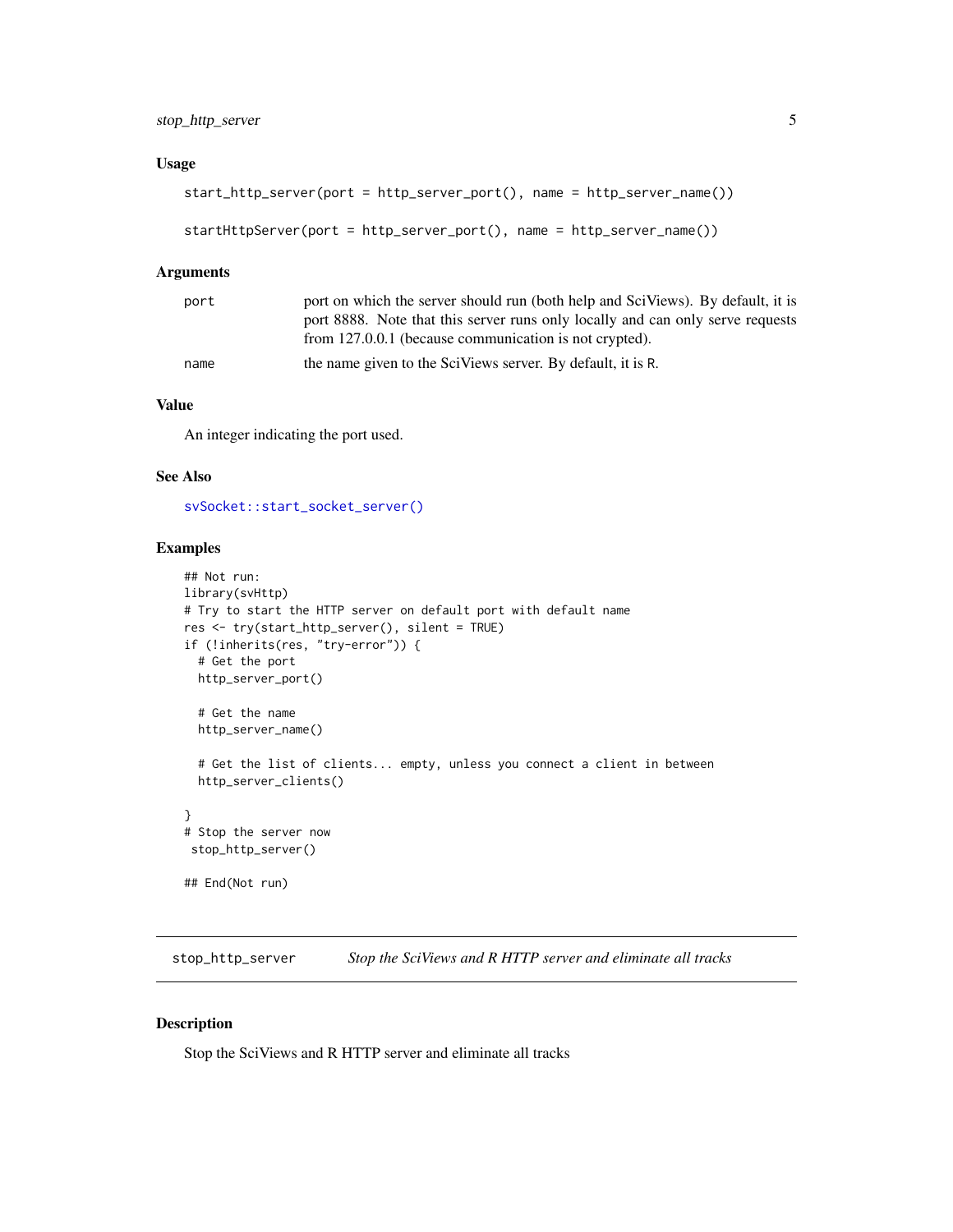### <span id="page-5-0"></span>Usage

stop\_http\_server(remove.clients = FALSE)

```
stopHttpSever(remove.clients = FALSE)
```
#### Arguments

remove.clients do we remove also persistent data for the clients, FALSE by default.

#### Value

A number with the port of the HTTP server.

#### See Also

[start\\_http\\_server\(\)](#page-3-1) for a complete example.